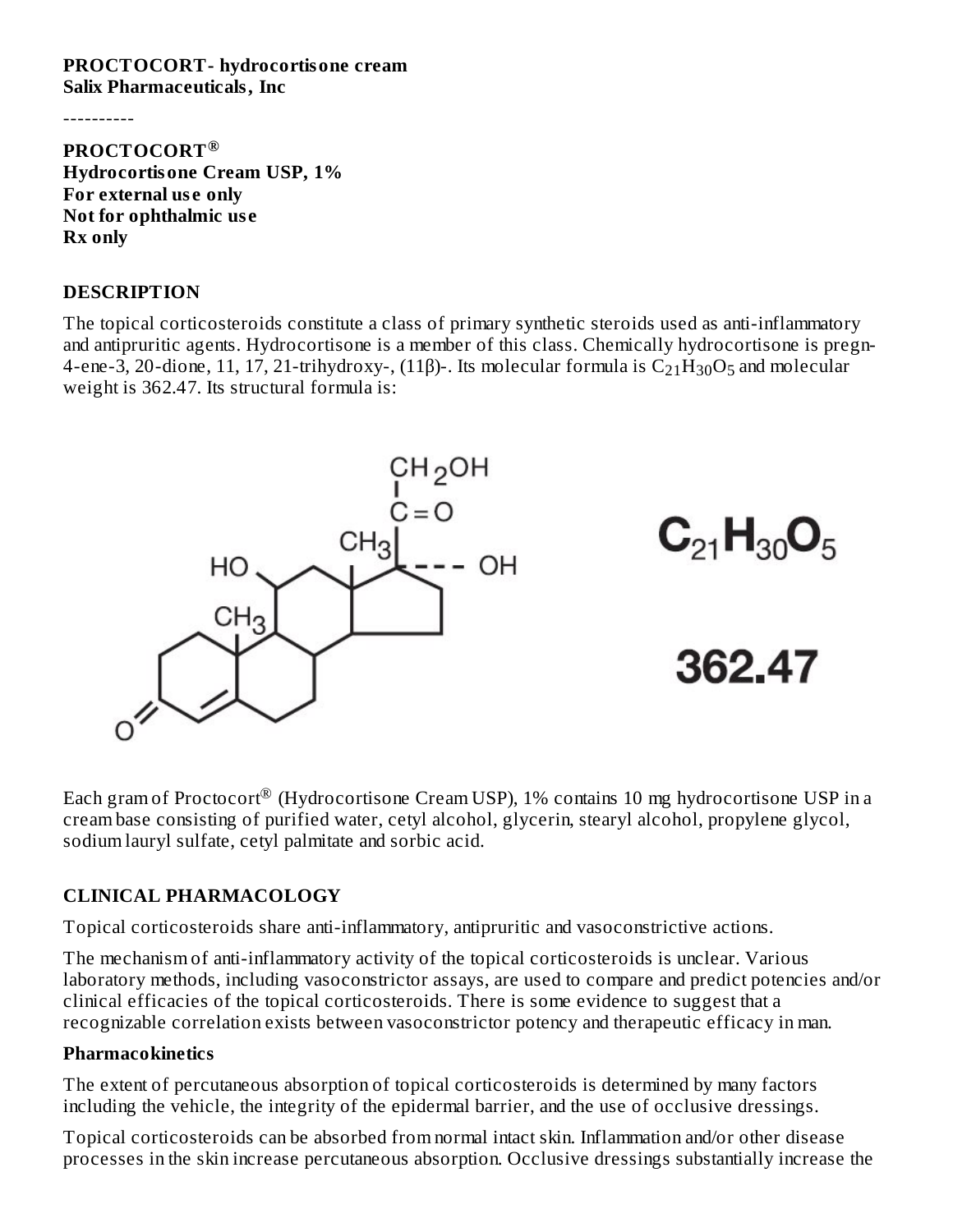percutaneous absorption of topical corticosteroids. Thus, occlusive dressings may be a valuable therapeutic adjunct for treatment of resistant dermatoses. (see **DOSAGE AND ADMINISTRATION**).

Once absorbed through the skin, topical corticosteroids are handled through pharmacokinetic pathways similar to systemically administered corticosteroids. Corticosteroids are bound to plasma proteins in varying degrees. Corticosteroids are metabolized primarily in the liver and are then excreted by the kidneys. Some of the topical corticosteroids and their metabolites are also excreted into the bile.

# **INDICATIONS AND USAGE**

Topical corticosteroids are indicated for the relief of the inflammatory and pruritic manifestations of corticosteroid-responsive dermatoses.

# **CONTRAINDICATIONS**

Topical corticosteroids are contraindicated in those patients with a history of hypersensitivity to any of the components of the preparation.

# **PRECAUTIONS**

#### **General**

Systemic absorption of topical corticosteroids has produced reversible hypothalamic-pituitary-adrenal (HPA) axis suppression, manifestations of Cushing's syndrome, hyperglycemia, and glucosuria in some patients.

Conditions which augment systemic absorption include the application of the more potent steroids, use over large surface areas, prolonged use, and the addition of occlusive dressings.

Therefore, patients receiving a large dose of a potent topical steroid applied to a large surface area or under an occlusive dressing should be evaluated periodically for evidence of HPA axis suppression by using the urinary free cortisol and ACTH stimulation tests. If HPA axis suppression is noted, an attempt should be made to withdraw the drug, to reduce the frequency of application, or to substitute a less potent steroid.

Recovery of HPA axis function is generally prompt and complete upon discontinuation of the drug. Infrequently, signs and symptoms of steroid withdrawal may occur, requiring supplemental systemic corticosteroids.

Children may absorb proportionally larger amounts of topical corticosteroids and thus be more susceptible to systemic toxicity (see **PRECAUTIONS-Pediatric Us e**).

If irritation develops, topical corticosteroids should be discontinued and appropriate therapy instituted.

In the presence of dermatological infections, the use of an appropriate antifungal or antibacterial agent should be instituted. If a favorable response does not occur promptly, the corticosteroid should be discontinued until the infection has been adequately controlled.

### **Information for the Patient**

Patients using topical corticosteroids should receive the following information and instructions:

- 1. This medication is to be used as directed by the physician. It is for external use only. Avoid contact with the eyes.
- 2. Patients should be advised not to use this medication for any disorder other than for which it was prescribed.
- 3. The treated skin area should not be bandaged or otherwise covered or wrapped as to be occlusive unless directed by the physician.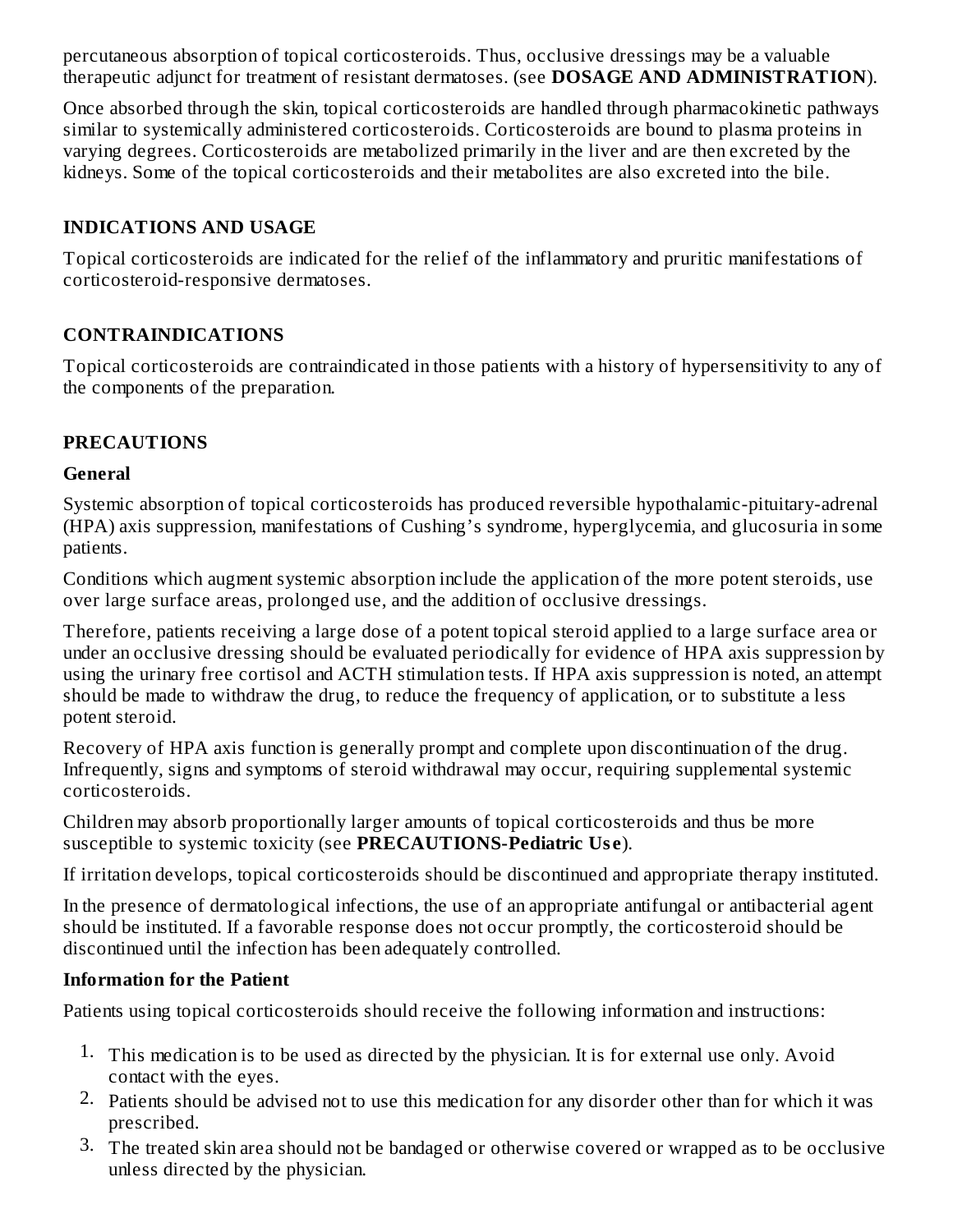- 4. Patients should report any signs of local adverse reactions especially under occlusive dressing.
- 5. Parents of pediatric patients should be advised not to use tight-fitting diapers or plastic pants on a child being treated in the diaper area, as these garments may constitute occlusive dressings.

# **Laboratory Tests**

The following tests may be helpful in evaluating the HPA axis suppression: Urinary free cortisol test; ACTH stimulation test.

# **Carcinogenesis, Mutagenesis, and Impairment of Fertility**

Long-term animal studies have not been performed to evaluate the carcinogenic potential or the effect on fertility of topical corticosteroids.

Studies to determine mutagenicity with prednisolone and hydrocortisone have revealed negative results.

# Pregnancy: Teratogenic effects – *Pregnancy Category C*

Corticosteroids are generally teratogenic in laboratory animals when administered systemically at relatively low dosage levels. The more potent corticosteroids have been shown to be teratogenic after dermal application in laboratory animals. There are no adequate and well-controlled studies in pregnant women on teratogenic effects from topically applied corticosteroids. Therefore, topical corticosteroids should be used during pregnancy only if the potential benefit justifies the potential risk to the fetus. Drugs of this class should not be used extensively on pregnant patients, in large amounts, or for prolonged periods of time.

# **Nursing Mothers**

It is not known whether topical administration of corticosteroids could result in sufficient systemic absorption to produce detectable quantities in breast milk. Systemically administered corticosteroids are secreted into breast milk in quantities not likely to have a deleterious effect on the infant. Nevertheless, caution should be exercised when topical corticosteroids are administered to a nursing woman.

# **Pediatric Us e**

### **Pediatric patients may demonstrate greater sus ceptibility to topical corticosteroid-induced HPA axis suppression and Cushing's syndrome than mature patients becaus e of a larger skin surface area to body weight ratio.**

Hypothalamic-pituitary-adrenal (HPA) axis suppression, Cushing's syndrome, and intracranial hypertension have been reported in pediatric patients receiving topical corticosteroids. Manifestations of adrenal suppression in pediatric patients include linear growth retardation, delayed weight gain, low plasma cortisol levels, and absence of response to ACTH stimulation. Manifestations of intracranial hypertension include bulging fontanelles, headaches, and bilateral papilledema. Administration of topical corticosteroids to pediatric patients should be limited to the least amount compatible with an effective therapeutic regimen. Chronic corticosteroid therapy may interfere with the growth and development of pediatric patients.

# **ADVERSE REACTIONS**

The following local adverse reactions are reported infrequently with topical corticosteroids, but may occur more frequently with the use of occlusive dressings. These reactions are listed in an approximate decreasing order of occurrence: burning, itching, irritation, dryness, folliculitis, hypertrichosis, acneiform eruptions, hypopigmentation, perioral dermatitis, allergic contact dermatitis, maceration of the skin, secondary infection, skin atrophy, striae, and miliaria.

### **To report SUSPECTED ADVERSE REACTIONS, contact Salix Pharmaceuticals at 1-800-321- 4576 or FDA at 1-800-FDA-1088 or www.fda.gov/medwatch.**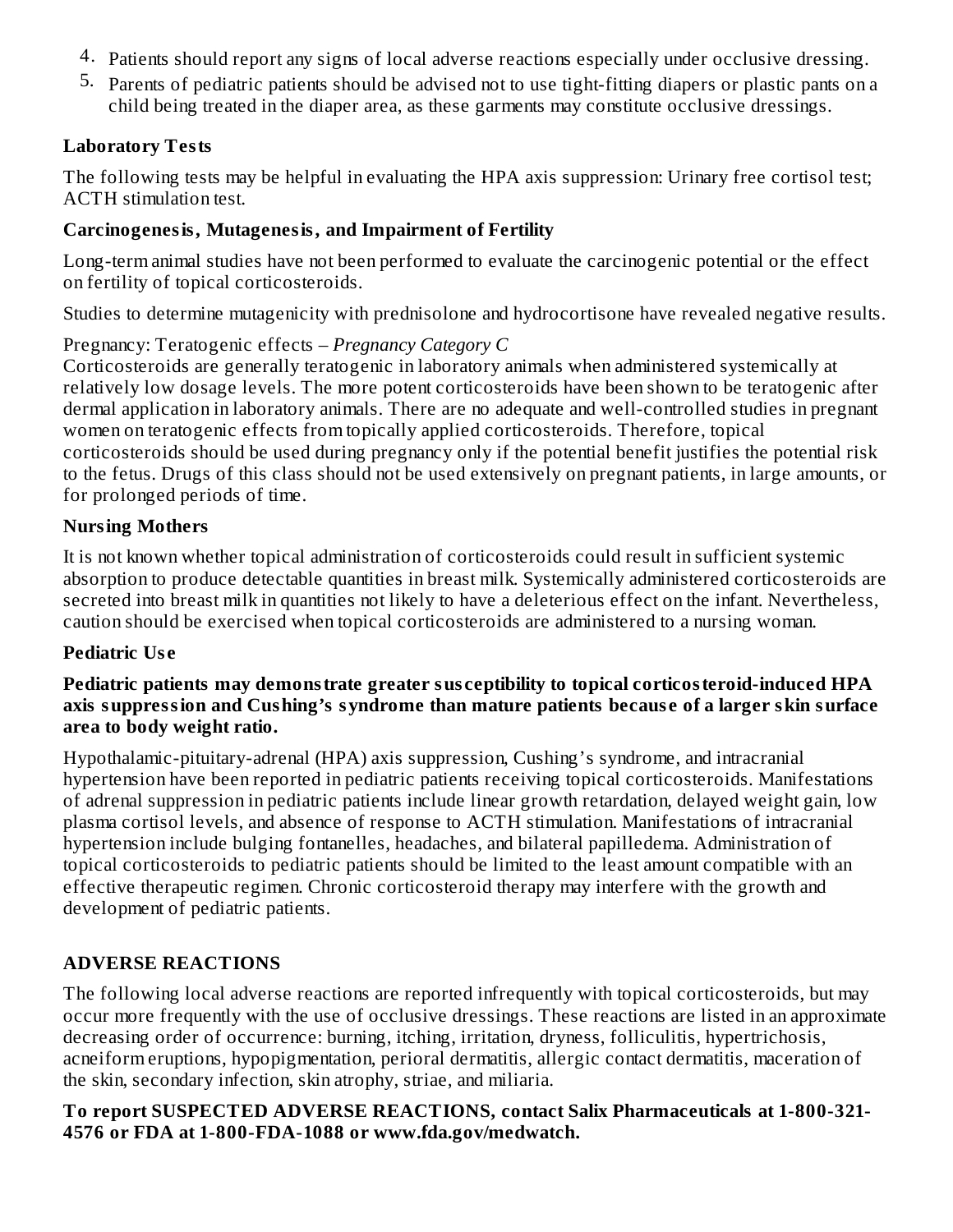### **OVERDOSAGE**

Topically applied corticosteroids can be absorbed in sufficient amounts to produce systemic effects (see **PRECAUTIONS**).

#### **DOSAGE AND ADMINISTRATION**

Apply to the affected area as a thin film from two to four times daily depending on the severity of the condition.

Occlusive dressings may be used for the management of psoriasis or recalcitrant conditions.

If an infection develops, the use of occlusive dressings should be discontinued and appropriate antimicrobial therapy instituted.

# **PACKAGING AND STORAGE**

Store at 20°-25°C (68°-77°F) [see USP Controlled Room Temperature].

# **HOW SUPPLIED**

Proctocort $^\circledR$  (Hydrocortisone Cream USP), 1% is supplied in:

1 ounce (28.4 grams) tube NDC 65649-501-30

#### **Distributed by:**

Salix Pharmaceuticals, a division of Bausch Health US, LLC Bridgewater, NJ 08807 USA

PROCTOCORT $^{\circledR}$  is a trademark of Salix Pharmaceuticals, Inc. or its affiliates. © 2019 Salix Pharmaceuticals, Inc. or its affiliates

PRINTED IN USA **Revis ed: Oct. 2019** P8800.04 9521701

**NDC** 65649-501-30 **Rx only PROCTOCORT® Hydrocortisone Cream USP, 1%**

**1 oz (28.4 grams)**

**WARNING: Keep out of reach of children.** For external use only. Not for ophthalmic use.

**Salix PHARMACEUTICALS**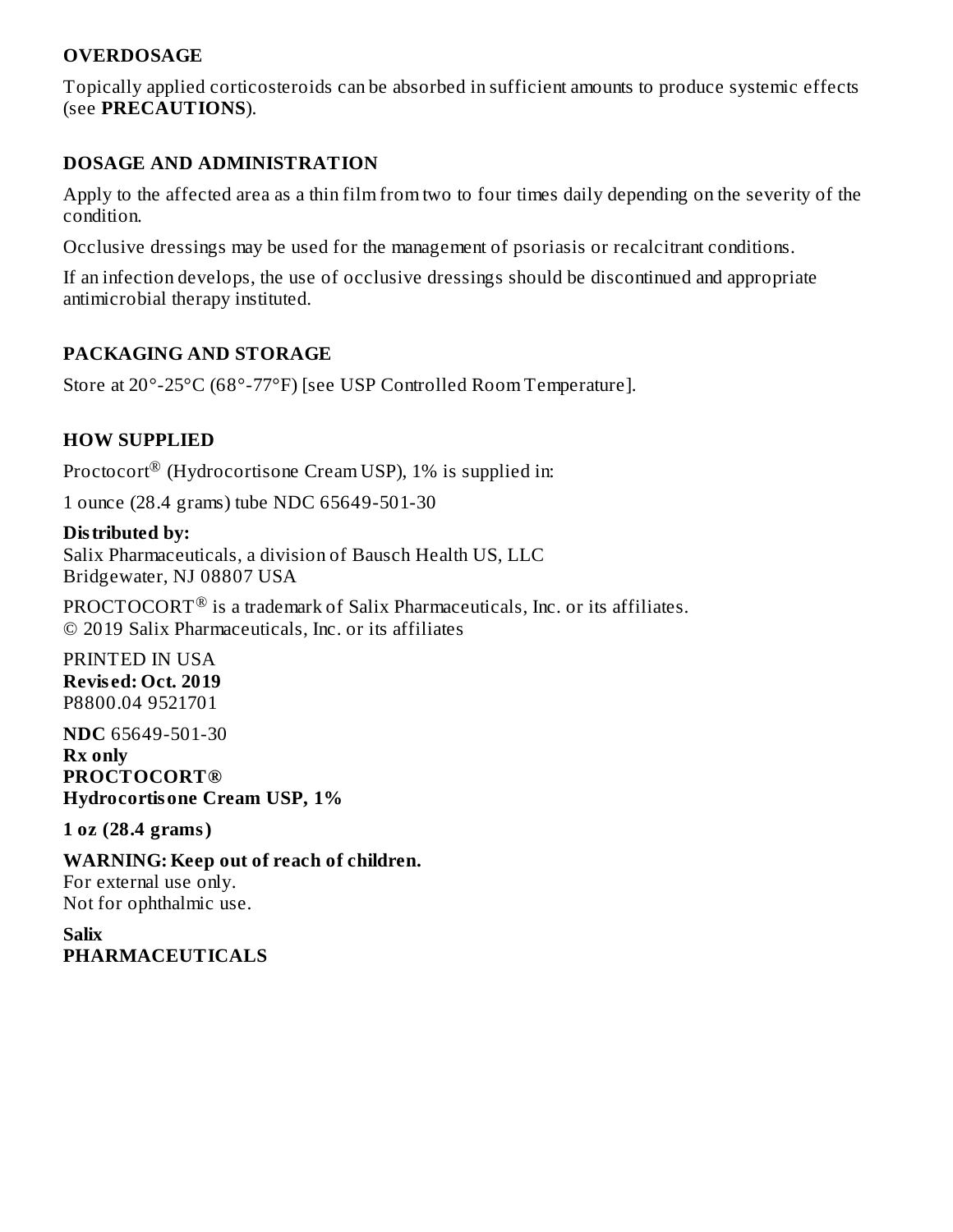

| <b>PROCTOCORT</b>                                                                                |                         |                    |  |               |                |  |  |  |
|--------------------------------------------------------------------------------------------------|-------------------------|--------------------|--|---------------|----------------|--|--|--|
| hydrocortisone cream                                                                             |                         |                    |  |               |                |  |  |  |
|                                                                                                  |                         |                    |  |               |                |  |  |  |
| <b>Product Information</b>                                                                       |                         |                    |  |               |                |  |  |  |
| Product Type                                                                                     | HUMAN PRESCRIPTION DRUG | Item Code (Source) |  | NDC:65649-501 |                |  |  |  |
| <b>Route of Administration</b>                                                                   | <b>TOPICAL</b>          |                    |  |               |                |  |  |  |
|                                                                                                  |                         |                    |  |               |                |  |  |  |
|                                                                                                  |                         |                    |  |               |                |  |  |  |
| <b>Active Ingredient/Active Moiety</b>                                                           |                         |                    |  |               |                |  |  |  |
| <b>Ingredient Name</b><br><b>Basis of Strength</b>                                               |                         |                    |  | Strength      |                |  |  |  |
| HYDRO CORTISONE (UNII: WI4X0 X7BPJ) (HYDROCORTISONE - UNII:WI4X0 X7BPJ)<br><b>HYDROCORTISONE</b> |                         |                    |  |               | 10 mg in $1 g$ |  |  |  |
|                                                                                                  |                         |                    |  |               |                |  |  |  |
|                                                                                                  |                         |                    |  |               |                |  |  |  |
| <b>Inactive Ingredients</b>                                                                      |                         |                    |  |               |                |  |  |  |
| <b>Ingredient Name</b>                                                                           |                         |                    |  | Strength      |                |  |  |  |
| WATER (UNII: 059QF0KO0R)                                                                         |                         |                    |  |               |                |  |  |  |
| CETYL ALCOHOL (UNII: 936JST6JCN)                                                                 |                         |                    |  |               |                |  |  |  |
| <b>GLYCERIN</b> (UNII: PDC6A3C0OX)                                                               |                         |                    |  |               |                |  |  |  |
| STEARYL ALCOHOL (UNII: 2KR89I4H1Y)                                                               |                         |                    |  |               |                |  |  |  |
| PROPYLENE GLYCOL (UNII: 6DC9Q167V3)                                                              |                         |                    |  |               |                |  |  |  |
| SODIUM LAURYL SULFATE (UNII: 368GB5141J)                                                         |                         |                    |  |               |                |  |  |  |
| CETYL PALMITATE (UNII: 5ZA2S6B08X)                                                               |                         |                    |  |               |                |  |  |  |